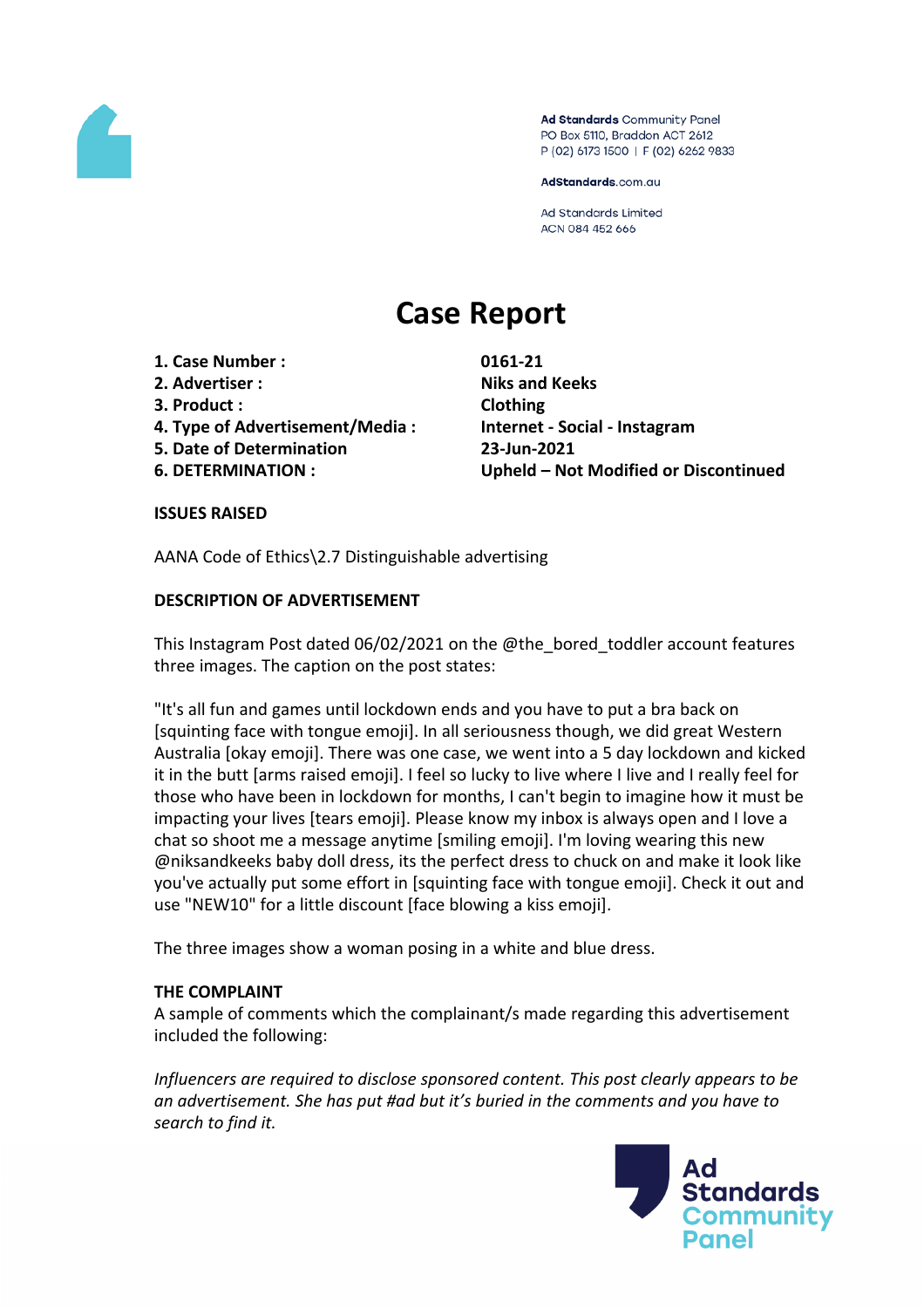

#### **THE ADVERTISER'S RESPONSE**

Comments which the advertiser made in response to the complainant/s regarding this advertisement include the following:

*Advertiser did not provide a response.*

#### **THE DETERMINATION**

The Ad Standards Community Panel (the Panel) considered whether this advertisement breaches Section 2 of the AANA Code of Ethics (the Code).

The Panel noted the complainant's concern that the Instagram post does not include #ad.

The Panel viewed the advertisement and noted the advertiser had not provided a response.

## *Section 2.7: Advertising or Marketing Communication shall be clearly distinguishable as such.*

## **Is the material advertising?**

The Panel noted that it must consider two matters:

- Does the material constitute an 'advertising or marketing communication', and if so
- Is the advertising material clearly distinguishable as such?

## **Does the material constitute an 'advertising or marketing communication'?**

The Panel noted the definition of advertising in the Code. Advertising means: "any advertising, marketing communication or material which is published or broadcast using any Medium or any activity which is undertaken by, or on behalf of an advertiser or marketer,

- over which the advertiser or marketer has a reasonable degree of control, and
- that draws the attention of the public in a manner calculated to promote or oppose directly or indirectly a product, service, person, organisation or line of conduct".

The Panel considered that the clear placement of the product, the brand name tagged in the comments, the further information provided about the product and the discount code did amount to material which would draw the attention of the public in a manner designed to promote the brand.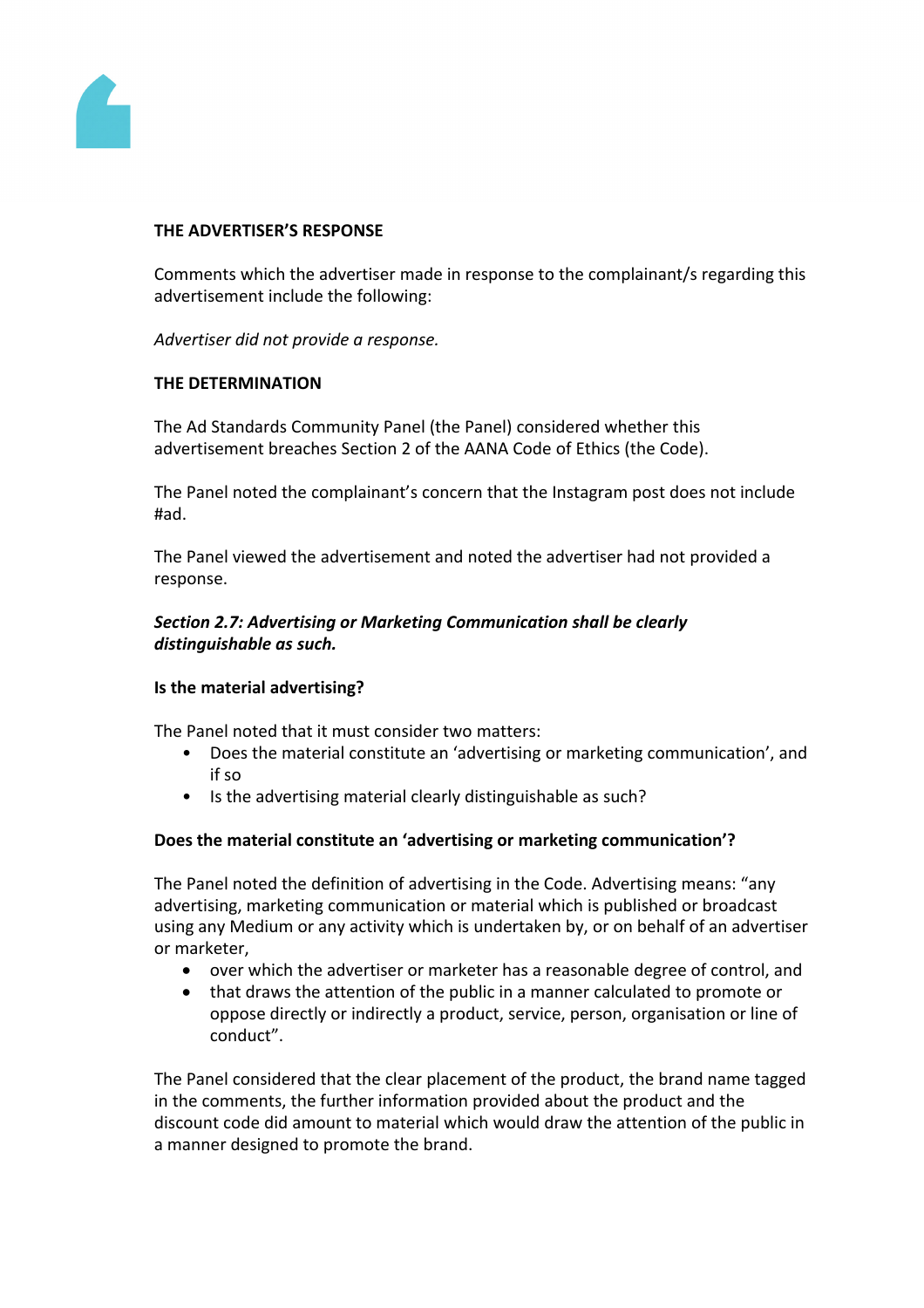

The Panel noted the advertiser had not provided a response to the complaint. The Panel noted that the influencer originally included the #ad in a group of hashtags as part of a comment on the post (no longer readily accessed) and that this is a clear indication of a commercial relationship.

The Panel noted that the precise nature of the relationship between the advertiser and the influencer was not known, however it appeared likely the advertiser was aware of her position as an influencer. The Panel noted that it appeared that the advertiser chose to send the influencer a gift or that there was a commercial relationship in place for the influencer to post about the product. The Panel considered that the advertiser has undertaken the activity of giving a gift to an influencer or entering into an arrangement with an influencer, and in choosing to do so are exercising a degree of control, and the post did draw the attention to the product.

For these reasons, the Panel considered that the post did meet the definition of advertising in the Code.

## **Is the material clearly distinguishable as such?**

The Panel noted the Practice Note for the Code states:

*"Influencer and affiliate marketing often appears alongside organic/genuine user generated content and is often less obvious to the audience. Where an influencer or affiliate accepts payment of money or free products or services from a brand in exchange for them to promote that brand's products or services, the relationship must be clear, obvious and upfront to the audience and expressed in a way that is easily understood (e.g. #ad, Advert, Advertising, Branded Content, Paid Partnership, Paid Promotion). Less clear labels such as #sp, Spon, gifted, Affiliate, Collab, thanks to… or merely mentioning the brand name may not be sufficient to clearly distinguish the post as advertising."*

The Panel considered that there was nothing in the wording of the cation itself and no hashtags which clearly demonstrated the relationship between the influencer and the brand and the circumstances surrounding the posting of the product.

The Panel noted that the original caption included the discount code NEW10 and considered that this is an indication that there was some kind of arrangement in place between the influencer and the advertiser. However, the Panel considered that discount codes can often be automatically sent by a brand when a product is purchased, for the purchaser to share with friends, and that the use of a discount code on its own is not enough for the post to be clearly distinguishable as advertising.

The Panel noted that the influencer had posted a comment on the post which included the hashtag #ad. The Panel considered while this may mean that the post was initially identifiable as advertising material, after several other comments had been made on the post this comment was no longer immediately visible to those